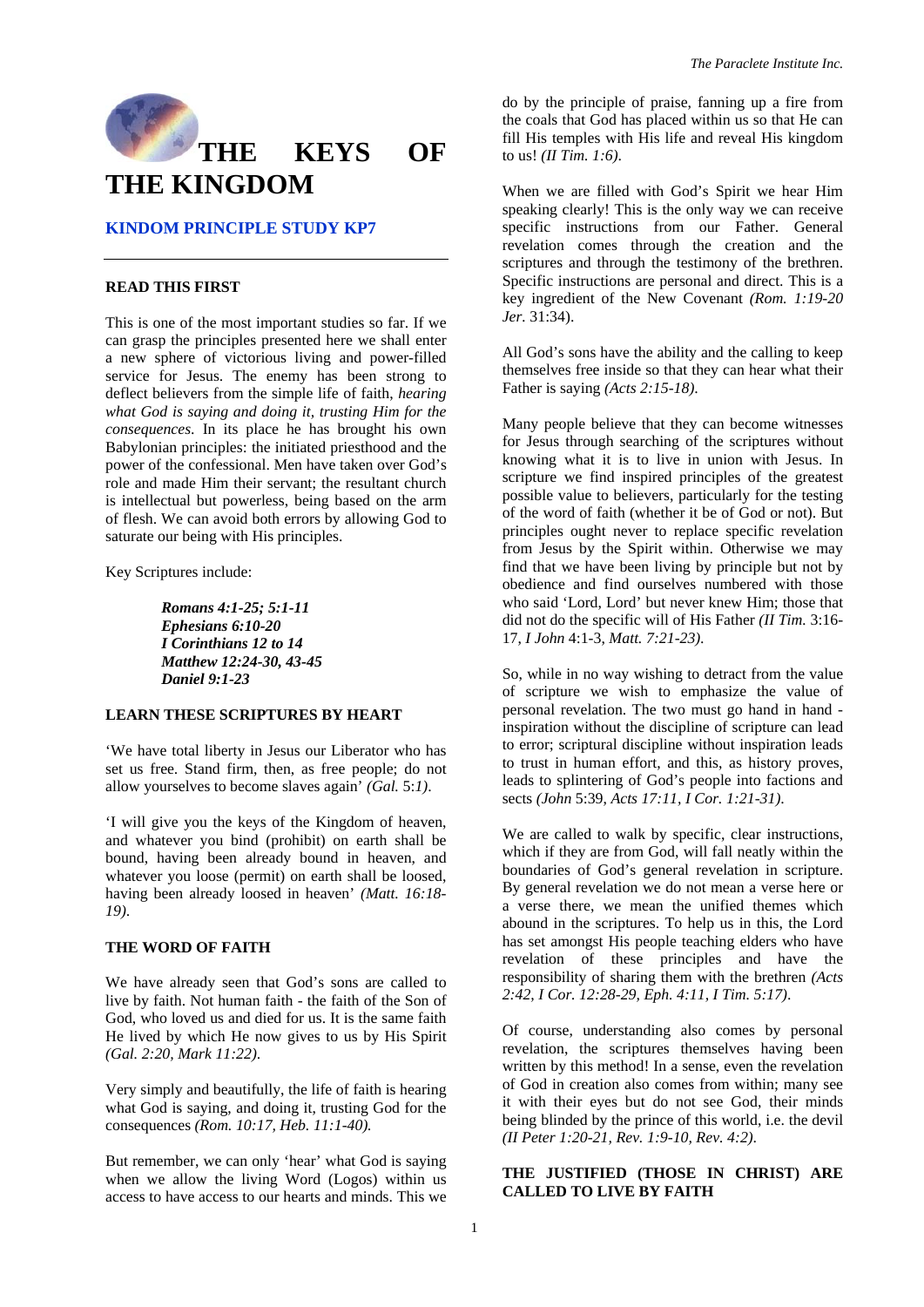It is not sufficient to hear the word, we are called to live as if we believe it. Faith without action is useless. 'Blessed is the man who hears my words and obeys them ...' but 'woe to that man who hears my words but does not do them…' Sons of God are to be obedient sons!

Those who are led by God's Spirit are God's sons. We judge nothing from a human standpoint but according to the word we have received from our Father within us. Paul shared his experience in this regard in a powerful statement to the Corinthians. He did not come preaching in big words or great learning. No, he put to death his natural abilities and just spoke out what God told him to say. As we all find, the word God gives us is usually very different from our natural thinking. In 'the natural' it may sometimes scare us to speak out 'God's word' but it will be recognized as truth and God's specific word for the occasion by its supernaturally powerful effect! The wisdom Paul spoke out was God's secret wisdom - only discerned and received by those who have the Spirit. If we do not have the Spirit we cannot receive spiritual things *(Heb. 2:4, Rom. 1:17, Gal. 3:11, Heb. 10:38, Rom. 4:1-25, Rom. 5:1-11, James 2:17-26, Matt. 7:24-26, Rom. 8:14, I Cor. 2: 1-16)*.

## **SPIRITUAL THINGS (PNEUMATIKON)**

The New Testament writers use the Greek word *pneumatikon (e.g. I Cor. 2:14, 12:1)* when referring to those things that we receive in the inner man when the Spirit is in us and we are open to hear Him. English translations translate this word 'spirituals', 'spiritual things' or 'spiritual gifts'. When writers wished to emphasize that such revelations are undeserved gifts from God they used the word *charismata* to imply that they are part of God's general grace, i.e. "the active merciful kindness by which God exerts His holy influence upon us, woos us to Jesus, keeps us, strengthens us, increases us in faith, knowledge and love for Jesus and our brethren and kindles us to display spiritual power!" That is a mouthful but worth studying!

Charismatics (unfortunate word) know that they are 'unworthy slaves' who have found the grace of God and who speak out His word with revelatory power. If we apply that word to ourselves we should, above all people, be aware that it is 'by grace and grace alone' that we do these things!

Paul believed that everyone should be involved in showing forth the things of the Spirit, though he had also noticed that different people tend to 'show forth' differently depending on how the Spirit decides. Our job is to relax and accept our part. That means both being satisfied with what God gives us to do but, at the same time, being anxious to be involved in spiritual revelation for the benefit of others in a spirit of love. We do not seek gifts for personal promotion, we seek them for the sake of others as Christ's obedient servant *(1 Cor. 12:7, 11, 31; 14:1)*.

We can classify spirituals in two ways:

#### **By Description**:

Paul lists nine types of 'word' (Gk, *logos)* he had seen in his letter to the Corinthians: words of wisdom, words of knowledge, words of faith, gifts of healings, the working of miracles, prophecy, discerning of spirits, kinds of tongues, interpretation of tongues *(I*  Cor. *12:8-11)*. All of these begin as specific words within by which a person discerns what God is saying in a given situation. Each word is a KEY to the Kingdom of God coming into the world! As the word is spoken, the door is opened for God's power to be released and the Kingdom to be revealed!

A believer should aim to spend his whole life under this kind of instruction although it is clear that God is not speaking to us specifically all of the time. He speaks when He wants to! But we should practice **holding ourselves open** to his instruction for we do not want to miss it when it comes. Much of the time we will be doing ordinary things essential to living in this world; we should not despise these things but we do not allow them to crowd out God's thoughts from our minds. Jesus showed us how to do it; that is why His life was so filled with power. Not only did His words have a powerful effect, he was always in the right place at the right time. The story of Lazarus being raised being an excellent example. We can walk in the same way if we wish to! *(John 6:63, John 11:4- 7, 11-44)*.

#### **By Function**

If we speak out as God desires, others will recognise that God has given us specific abilities. That is why in scripture some are classified *apostles* (i.e. *missionaries* = called out ones). Others are recognized as *prophets, teachers, miracle workers,* those with *gifts of healing,* those with *assisting ministries (helps),*  those with *administrative skills,* those with supernatural ability to *speak other languages.* This type of classification emphasizes that the spiritual gifts are given so that God can get His work done. We should covet the best gifts but make sure we exercise them in love *(1 Cor. 12:12-30, Eph. 4:8, 11-12, Acts 2:7-12,1 Cor. 12:31,1 Cor. 13:1-13, Eph. 3:14-19)*.

### **TWO WARNINGS:**

- Do not categorize yourself with a capital letter! 'I am an Evangelist'! If you are, it is by God's unmerited favour. So do not think anything of yourself; simply live out what God is calling you to do.
- Do not categorize yourself so that you are closed to new abilities. It is the Spirit who decides on the basis of what is needed in the circumstances. For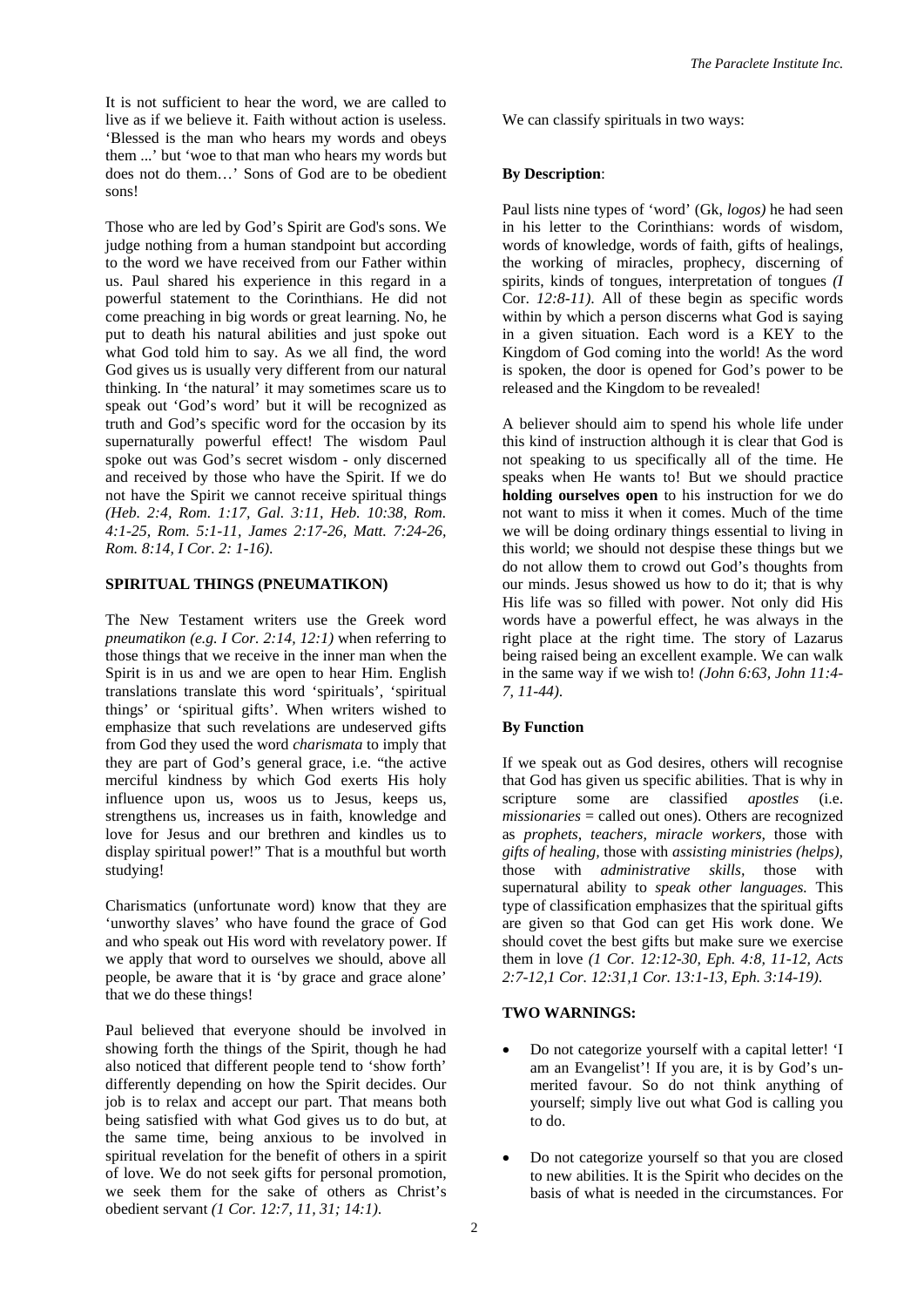this reason, those who are led to work alone (e.g. apostles sent out to start new Christian communities) tend to exhibit greater diversity of spiritual abilities. As an aside: it is a sad fact that many missionaries are young people with minimal experience sent into areas where there is no-one to help them. In the Bible, God chose the most experienced people to do this kind of work. Each believer can expect God to give Him exactly what is needed in the circumstances *(Acts 13:1-5; 2:14; 3:1-10; 8:5,26, 40; 10:5-6)*.

## **THE AUTHORITY OF THE BELIEVER**

We need to remind ourselves that we are involved in a spiritual battle. Satan has taken control of the kingdoms of this world but Jesus, the Captain of the Lord's host, has totally defeated him on the cross. What remains is for us, who know by faith what Jesus has done, to repossess the Kingdoms of this world.

Because of His victory on the cross, Jesus could say, 'All authority is given to me both in heaven and on earth'. The angel announces, 'The kingdoms of this world have become the Kingdom of our Lord and of His Liberator – Jesus'. Jesus already had authority in heaven when He came but, by His death and resurrection, He gained authority over the territory previously lost to the devil *(Matt.28:18, Rev. 11:15)*.

It follows that, as we live in union with Jesus, we also have authority. 'Go ye therefore... to all people everywhere and make them my disciples; baptise them in the name of the Father, the Son and the Holy Spirit and teach them to obey everything I have commanded you. And I will be with you always to the end of the age' *(Matt* 28:*19-20)*.

Only those who have received the Holy Spirit and go out hand in hand with the Lord have this authority. We have no power or authority in our own strength to invade Satan's kingdom, only as we travel with and work with Jesus *(Acts 19:1l-22)*.

## **BINDING AND LOOSENING**

Jesus's word to us as we enter into the battle is summed up well in His word to Joshua: 'Get going... I have already won the victory... no-one can defeat you... I am with you... be courageous and confident ... but make sure, though, that you do it my way'. If we really see and believe these statements we shall indeed be courageous and confident! *(Joshua 1:1-9)*.

Now, because Jesus has already won the victory we see that our job is not to fight but to possess the land. We do this by BINDING and LOOSENING as the Lord directs. We need to remind ourselves that we will only be successful when we go out under orders. Jesus has the battle plan which He shares with us one point at a time: Go!, Stay!, Bind!, Loosen! His words to us in the inner man are the keys that open every situation. NOTE: The sense of the Greek in the

statements that Jesus made about binding and loosening is missed in many translations *(see the memory verses).* We can only bind what is already bound in heaven and loosen what has been loosed in heaven. This is the only sense which agrees with the New Covenant statement and the Law of the Spirit *(Matt. 16:19; 18:18, Rom. 8:2)*.

It is very relaxing to be Jesus's co-worker. We just do what He says!!! More precisely, we say what He tells us to say and our words become a sword which destroys the enemy and liberates the captives! *(Eph. 6:17)*.

As an example of binding and loosening, consider the case of a demon possessed person whom the Lord indicates is to be released at a specific time (only He knows when they are ready). We approach the problem as follows:

**First bind**: Who shall be bound? Never make the mistake of battling with minor demons; bind the 'father' and you have the whole bunch. Once Satan is bound the person's mind is open to hear the good news that Jesus desires to bring them into His Kingdom *(Matt. 12:29).* 

**Then loosen**: Once a person has received Christ's Spirit within, we can speak the word of release for them to receive (welcome) the Holy Spirit into their soul life. The 'laying on of hands' helps them do this. The actual work of deliverance from demons is done by God's powerful Spirit. It may take time, but once the Holy Spirit is within a person it is inevitable that the demons will leave sooner or later. The Holy Spirit knows how to clean and fill the house; if we do it ourselves we leave the house empty; if He does it from within the house is filled with God's glory! *(Matt. 12:28, Matt. 12:43-44)*.

Those who follow the path of obedience through their life will find the Captain of the Host giving them progressively 'bigger' jobs. (NB They are not really bigger jobs; it is not more difficult to deliver a nation than a single person. It is just that experienced people find it easier to believe God for things which humanly speaking appear more difficult).

To servants who have proved faithful, the Spirit will give the keys to whole nations. They will stand on mountain tops to bind the strong demons that control those nations and open doors for the invasion of the Holy Spirit. Thus, and only thus, shall the earth be possessed and filled with God's glory. For 'the earth is the Lord's and the fullness thereof; the world and all they that dwell therein'. 'For God so loved the world that He gave His only begotten Son... *(Dan. 10:20, Psalm 24:1, John 3:16)*.

### **EFFECTIVE PRAYER BEGINS IN REAVEN**

Having understood the principle of the Law of the Spirit which is obedience, we can now better